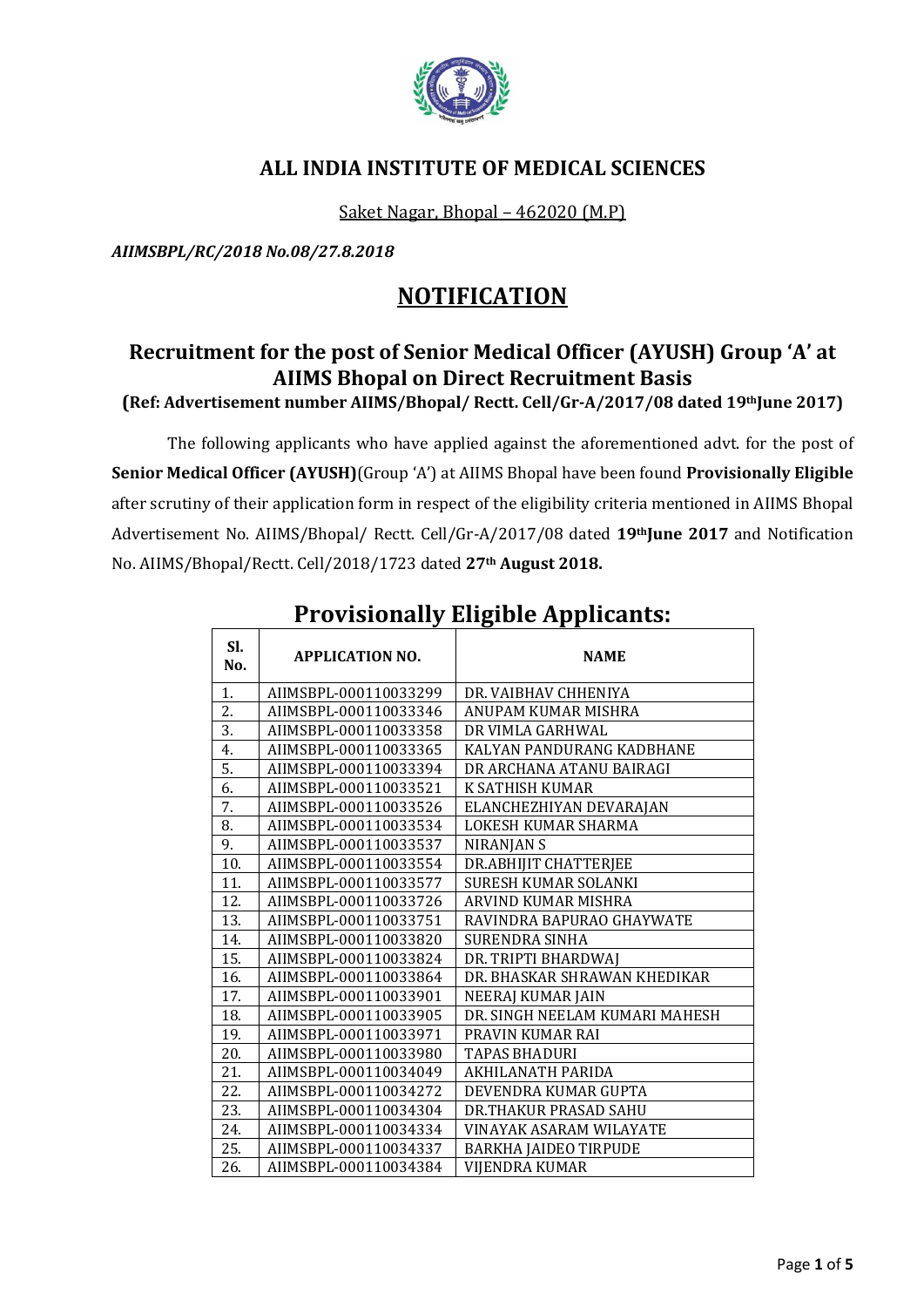| 27.        | AIIMSBPL-000110034385                          | M. GNNANAPRAKASHAM                  |
|------------|------------------------------------------------|-------------------------------------|
| 28.        | AIIMSBPL-000110034485                          | ASHISH GANGADHARRAO KECHE           |
| 29.        | AIIMSBPL-000110034526                          | DR.L.P.PANDEY                       |
| 30.        | AIIMSBPL-000110034544                          | SMITA CHATURVEDI                    |
| 31.        | AIIMSBPL-000110034549                          | DR.UMA SANKAR SAMANTA               |
| 32.        | AIIMSBPL-000110034584                          | VISHWAJEET GUPTA                    |
| 33.        | AIIMSBPL-000110034593                          | <b>GAURAV GAHOI</b>                 |
| 34.        | AIIMSBPL-000110034595                          | MANORAMA VERMA                      |
| 35.        | AIIMSBPL-000110034602                          | SHIVNATH SINGH RAJPUT               |
| 36.        | AIIMSBPL-000110034606                          | DEVIKA RAJPUT                       |
| 37.        | AIIMSBPL-000110034619                          | NITVARAN SINGH BHADORIYA            |
| 38.        | AIIMSBPL-000110034643                          | DR.PRIYA ROHRA                      |
| 39.        | AIIMSBPL-000110034644                          | DR. K. BASLINGAPPA                  |
| 40.        | AIIMSBPL-000110034722                          | SUNIL KUMAR RAI                     |
| 41.        | AIIMSBPL-000110034727                          | DR. TUSHITA THAKUR                  |
| 42.        | AIIMSBPL-000110034745                          | DR RASHMI JAIN                      |
| 43.        | AIIMSBPL-000110034751                          | BRAHM DUTT SHARMA                   |
| 44.        | AIIMSBPL-000110034769                          | DR NARAYAN CHANDRA MISHRA           |
| 45.        | AIIMSBPL-000110034771                          | SAURAV SHARMA                       |
| 46.        | AIIMSBPL-000110034776                          | DR NIDHI SHRIVASTAVA                |
| 47.        | AIIMSBPL-000110034787                          | AMIR MOHD KHAN                      |
| 48.        | AIIMSBPL-000110034791                          | THANIGAVELAN V                      |
| 49.        | AIIMSBPL-000110034803                          | DANISH JAVED                        |
| 50.        | AIIMSBPL-000110034804                          | SUBHENDU KUMAR BERA                 |
| 51.        | AIIMSBPL-000110034823                          | PREMLATA KUSHWAH                    |
| 52.        | AIIMSBPL-000110034863                          | RAPOLU SUNIL BUCHIRAMULU            |
| 53.        | AIIMSBPL-000110034876                          | DR.NITU KISHOR DONGRE               |
| 54.        | AIIMSBPL-000110034980                          | L. JANANI                           |
| 55.        | AIIMSBPL-000110035013                          | <b>JAVED AHMAD KHAN</b>             |
| 56.        | AIIMSBPL-000110035025                          | SADIA FATIMA                        |
| 57.        | AIIMSBPL-000110035132                          | BISWO RANJAN DAS                    |
| 58.        | AIIMSBPL-000110035178                          | VINOD MANMATH SWAMI                 |
| 59.<br>60. | AIIMSBPL-000110035198<br>AIIMSBPL-000110035233 | NITIN UJJALIYA<br>SATYA PRAKASH RAI |
| 61.        | AIIMSBPL-000110035238                          | DR.NITESH LAXMAN SHAMBHARKAR        |
| 62.        | AIIMSBPL-000110035253                          | MD SARFRAZ ALAM                     |
| 63.        | AIIMSBPL-000110035263                          | TRAPTI DWIVEDI                      |
| 64.        | AIIMSBPL-000110035274                          | MEHNAZ KHAN                         |
| 65.        | AIIMSBPL-000110035307                          | <b>SRIHARI S</b>                    |
| 66.        | AIIMSBPL-000110035334                          | SAURABH PURWAR                      |
| 67.        | AIIMSBPL-000110048090                          | DR BHARAT KUMAR CHOUDHARY           |
| 68.        | AIIMSBPL-000110048093                          | RITU SHRIVASTAVA                    |
| 69.        | AIIMSBPL-000110048104                          | PANKAJ NIGAM                        |
| 70.        | AIIMSBPL-000110048112                          | <b>SURESH</b>                       |
| 71.        | AIIMSBPL-000110048116                          | PALLAVI ANANT HEGDE                 |
| 72.        | AIIMSBPL-000110048139                          | MOENA ANSARI                        |
| 73.        | AIIMSBPL-000110048144                          | DRRAMESH KUMAR KL                   |
| 74.        | AIIMSBPL-000110048163                          | ATIYA ANJUM                         |
| 75.        | AIIMSBPL-000110048192                          | ALTAF HUSSAIN SHAH                  |
| 76.        | AIIMSBPL-000110048217                          | SUSHRUT G MUKKAWAR                  |
| 77.        | AIIMSBPL-000110048246                          | SHANTANU PAURANIK                   |
| 78.        | AIIMSBPL-000110048248                          | DR TIKESH BISEN                     |
| 79.        | AIIMSBPL-000110048281                          | ABU KASHIF ANWAR                    |
| 80.        | AIIMSBPL-000110048285                          | <b>VIVEK BHARGAVA</b>               |
| 81.        | AIIMSBPL-000110048307                          | SANJEEV KUMAR SRIVASTAVA            |
| 82.        | AIIMSBPL-000110048317                          | NEHA AGRAWAL                        |
| 83.        | AIIMSBPL-000110048321                          | PREETI PAHWA                        |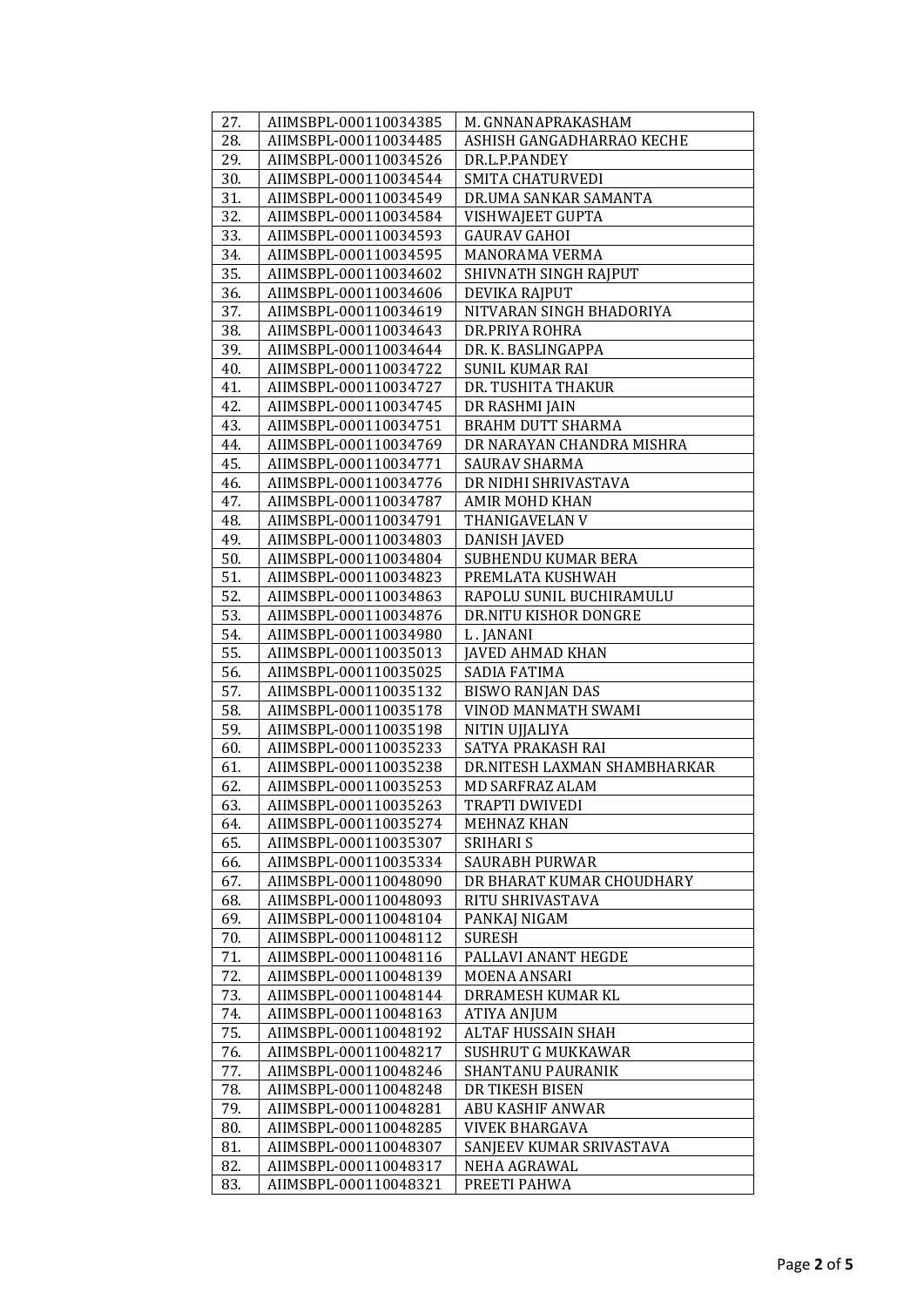| 84.          | AIIMSBPL-000110048337                          | DR LOKESH DAVE                           |
|--------------|------------------------------------------------|------------------------------------------|
| 85.          | AIIMSBPL-000110048379                          | DR VIKAS JAIN                            |
| 86.          | AIIMSBPL-000110048393                          | DEEPANSHU KUMAR MISHRA                   |
| 87.          | AIIMSBPL-000110048400                          | SANDIP TARACHAND MAHAJAN                 |
| 88.          | AIIMSBPL-000110048413                          | SAGAR JANARDAN BASAWNATHE                |
| 89.          | AIIMSBPL-000110048427                          | MEENAKSHI THAKUR                         |
| 90.          | AIIMSBPL-000110048439                          | DATTATRYA SAMPAT NIKAM                   |
| 91.          | AIIMSBPL-000110048443                          | DR. DEEPTI SHARMA                        |
| 92.          | AIIMSBPL-000110048458                          | ANOOP KUMAR SRIVASTAVA                   |
| 93.          | AIIMSBPL-000110048475                          | DNYANESH SUDHAKARRAO JOSHI               |
| 94.          | AIIMSBPL-000110048529                          | DR. DEBASISH CHAKRABORTY                 |
| 95.          | AIIMSBPL-000110048538                          | DR. NIDHI SHARMA                         |
| 96.          | AIIMSBPL-000110048569                          | NUSRATH FATHIMA K                        |
| 97.          | AIIMSBPL-000110048571                          | AMIT KUMAR CHATURVEDI                    |
| 98.          | AIIMSBPL-000110048581                          | DR.RENURAMCHANDANI                       |
| 99.          | AIIMSBPL-000110048584                          | DOCTOR NIKHAT PARVEEN                    |
| 100.         | AIIMSBPL-000110048592                          | ASHWINI KUMAR                            |
| 101.         | AIIMSBPL-000110048619                          | DR.TRILOCHAN PANDA                       |
| 102.         | AIIMSBPL-000110048646                          | TAPASYA MISHRA                           |
| 103.         | AIIMSBPL-000110048650                          | DR. ZAKIYA SAYYED                        |
| 104.         | AIIMSBPL-000110048657                          | DR. P. YUVARAJ PAUL                      |
| 105.         | AIIMSBPL-000110048674                          | SHRIKANT PATEL                           |
| 106.         | AIIMSBPL-000110048698                          | <b>SHAGUFTA NIKHAT</b>                   |
| 107.         | AIIMSBPL-000110048728                          | DR.NOVESH SUDHAKARRAO KOLHE              |
| 108.         | AIIMSBPL-000110048750                          | PRAVEEN KUMAR SHRIVASTAVA                |
| 109.         | AIIMSBPL-000110048764                          | BABAR MANOJ ARJUN                        |
| 110.         | AIIMSBPL-000110048776                          | PUSHPENDRA SINGH                         |
| 111.         | AIIMSBPL-000110048778                          | MUKESH KUMAR BISEN                       |
| 112.         | AIIMSBPL-000110048791                          | POONAM SONGRA                            |
| 113.         | AIIMSBPL-000110048792                          | SHWETA BAJAJ                             |
| 114.         | AIIMSBPL-000110048794                          | DR MANOJ KUMAR GUPTA                     |
| 115.         | AIIMSBPL-000110048835                          | DR ANOOP CHOUDHARY                       |
| 116.         | AIIMSBPL-000110048886                          | DR.SHUBHI MISHRA                         |
| 117.         | AIIMSBPL-000110048933                          | KAMAYANI MISHRA                          |
| 118.         | AIIMSBPL-000110048949                          | AWANTIKA NANDA                           |
| 119.         | AIIMSBPL-000110048961                          | NAZMA KHAN                               |
| 120.         | AIIMSBPL-000110048964                          | MAHESHKUMAR AAGAJI WADADARE              |
| 121.         | AIIMSBPL-000110048976                          | BHAGYASHRI SHASHIKANT PAIGUDE            |
| 122.         | AIIMSBPL-000110048987                          | DR AHUTI RAI                             |
| 123.<br>124. | AIIMSBPL-000110049029<br>AIIMSBPL-000110049098 | DR. VISHAKHA MESHRAM<br>DR RICHA PALIWAL |
| 125.         | AIIMSBPL-000110049114                          | N.R. PANNEERSELVAM                       |
| 126.         | AIIMSBPL-000110049132                          | SHUBHRA GAUR                             |
| 127.         | AIIMSBPL-000110049173                          | <b>VIKAS RAE</b>                         |
| 128.         | AIIMSBPL-000110049189                          | DR.MEENAKSHI PAL BAGHEL                  |
| 129.         | AIIMSBPL-000110049192                          | MAHBOOB ALI                              |
| 130.         | AIIMSBPL-000110059207                          | DR. KANHAIYA AGRAWAL                     |
| 131.         | AIIMSBPL-000110059215                          | <b>SUSHANT KUMAR</b>                     |
| 132.         | AIIMSBPL-000110059242                          | SHIKHA NAYAK                             |
| 133.         | AIIMSBPL-000110059259                          | SHIV JANAM                               |
| 134.         | AIIMSBPL-000110059265                          | SWATI PARASHAR                           |
| 135.         | AIIMSBPL-000110059268                          | RAJESHWARI MEHRA                         |
| 136.         | AIIMSBPL-000110059294                          | RASHMI SHARMA                            |
| 137.         | AIIMSBPL-000110059317                          | DR.PRAVEEN KUMAR RAGHUWANSHI             |
| 138.         | AIIMSBPL-000110059328                          | DR DEEPAK KUMAR KOSARE                   |
| 139.         | AIIMSBPL-000110059329                          | RAGHUVEER                                |
| 140.         | AIIMSBPL-000110059332                          | DR MANOJ RAIBOLE                         |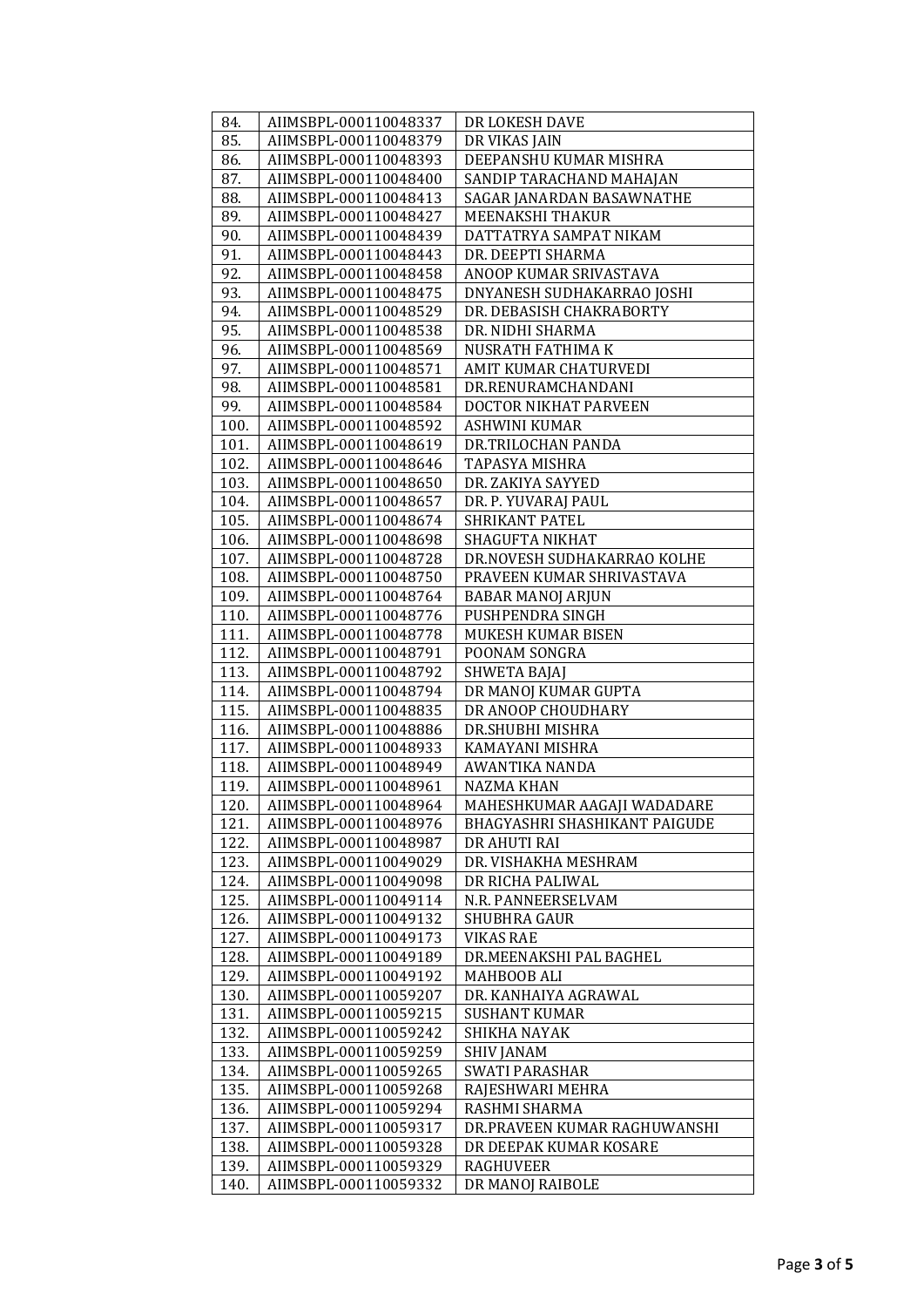| 141.         | AIIMSBPL-000110059372                          | SHIKHA SHARMA                              |
|--------------|------------------------------------------------|--------------------------------------------|
| 142.         | AIIMSBPL-000110059374                          | ALOK KUMAR SRIVASTAVA                      |
| 143.         | AIIMSBPL-000110059388                          | AZMA QURESHI                               |
| 144.         | AIIMSBPL-000110059418                          | DANISH K CHISHTI                           |
| 145.         | AIIMSBPL-000110059428                          | SHILPY GUPTA                               |
| 146.         | AIIMSBPL-000110059453                          | SATYASHREE PATNAIK                         |
| 147.         | AIIMSBPL-000110059457                          | DR.INDRAJ SINGH PATEL                      |
| 148.         | AIIMSBPL-000110059458                          | BHARAT KRUSHNA KHUNTIA                     |
| 149.         | AIIMSBPL-000110059462                          | DR.C.PRABU                                 |
| 150.         | AIIMSBPL-000110059473                          | VIDYA ALONKAR                              |
| 151.         | AIIMSBPL-000110059483                          | DR. KUSHAL YADAV                           |
| 152.         | AIIMSBPL-000110059488                          | DR. GARIMA BAJAJ                           |
| 153.         | AIIMSBPL-000110059501                          | DR SHWETA RAGHUWANSHI                      |
| 154.         | AIIMSBPL-000110059502                          | RESHMA CHANDRABHANJI HIWRALE               |
| 155.         | AIIMSBPL-000110059514                          | OM PRAKASH SINGH                           |
| 156.         | AIIMSBPL-000110059521                          | ABDUL REHMAN MOHAMMED                      |
|              |                                                | <b>ISHAQUDDIN</b>                          |
| 157.         | AIIMSBPL-000110059522                          | DR. ASHISH KUMAR DIXIT                     |
| 158.         | AIIMSBPL-000110059577                          | VIPIN S G                                  |
| 159.         | AIIMSBPL-000110059610                          | <b>ARUN MISHRA</b>                         |
| 160.         | AIIMSBPL-000110059618                          | ABHIJIT CHAKMA                             |
| 161.         | AIIMSBPL-000110059667                          | DR. ASHUTOSH SHUKLA                        |
| 162.         | AIIMSBPL-000110059670                          | AMIT KUMAR JATWAR                          |
| 163.         | AIIMSBPL-000110059680                          | DEBASMITA MOHANTY                          |
| 164.         | AIIMSBPL-000110059695                          | <b>ANIL VERMA</b>                          |
| 165.         | AIIMSBPL-000110059702                          | SIPPY RAJPUT                               |
| 166.         | AIIMSBPL-000110059732                          | DINESH VITTHALRAO ROKADE                   |
| 167.         | AIIMSBPL-000110059733                          | DR.DASARI PRADEEP KUMAR                    |
| 168.         | AIIMSBPL-000110059751                          | PRAVIN MADHUKAR JAWANJAL                   |
| 169.         | AIIMSBPL-000110059791                          | DR.NITESH SURYAWANSHI                      |
| 170.         | AIIMSBPL-000110059852                          | RASIKH JAVAID NENGROO                      |
| 171.         | AIIMSBPL-000110059862                          | DR AMIT SRIVASTAVA                         |
| 172.<br>173. | AIIMSBPL-000110060004<br>AIIMSBPL-000110060036 | SUBHASH CHANDRA BHARGAVA<br>SHEELA VAGADRE |
| 174.         | AIIMSBPL-000110060049                          | DR PRIYANKA TIWARI                         |
| 175.         | AIIMSBPL-000110060075                          | <b>ASHU PATHAK</b>                         |
| 176.         | AIIMSBPL-000110060082                          | DEEPIKA MISHRA                             |
| 177.         | AIIMSBPL-000110060087                          | SURATNA SINGH CHOUHAN                      |
| 178.         | AIIMSBPL-000110060088                          | SHAILENDRA SINGH SENGAR                    |
| 179.         | AIIMSBPL-000110060090                          | <b>ASHA KHARE</b>                          |
| 180.         | AIIMSBPL-000110060093                          | NARENDRA SINGH LODHI                       |
| 181.         | AIIMSBPL-000110060112                          | <b>GOPAL KRISHAN DHAKAR</b>                |
| 182.         | AIIMSBPL-000110060118                          | SUSHMA KHANDELWAL                          |
| 183.         | AIIMSBPL-000110060140                          | SHRADDHA NAMDEO                            |
| 184.         | AIIMSBPL-000110060149                          | DR RUPESH UIKEY                            |
| 185.         | AIIMSBPL-000110060167                          | NEELIMA SINGH                              |
| 186.         | AIIMSBPL-000110060194                          | <b>NOMAN KHAN</b>                          |
| 187.         | AIIMSBPL-000110060234                          | <b>RAHUL JAIN</b>                          |
| 188.         | AIIMSBPL-000110060254                          | MOHD ABID                                  |
| 189.         | AIIMSBPL-000110060276                          | DR PANKAJ KOTHARI                          |
| 190.         | AIIMSBPL-000110060277                          | <b>SWATI KATARE</b>                        |
| 191.         | AIIMSBPL-000110060320                          | <b>SURESH SAINI</b>                        |
| 192.         | AIIMSBPL-000110060322                          | DR. SHAILESH MAHESHWARI                    |
| 193.         | AIIMSBPL-000110060335                          | YADAV MOHNISH RAMJATAN                     |
| 194.         | AIIMSBPL-000110060336                          | RABIYA MANSOORI                            |
| 195.         | AIIMSBPL-000110060343                          | DR V.K.MAHALAKSHMI                         |
| 196.         | AIIMSBPL-000110060350                          | DR. NIDHI SINGHAI                          |